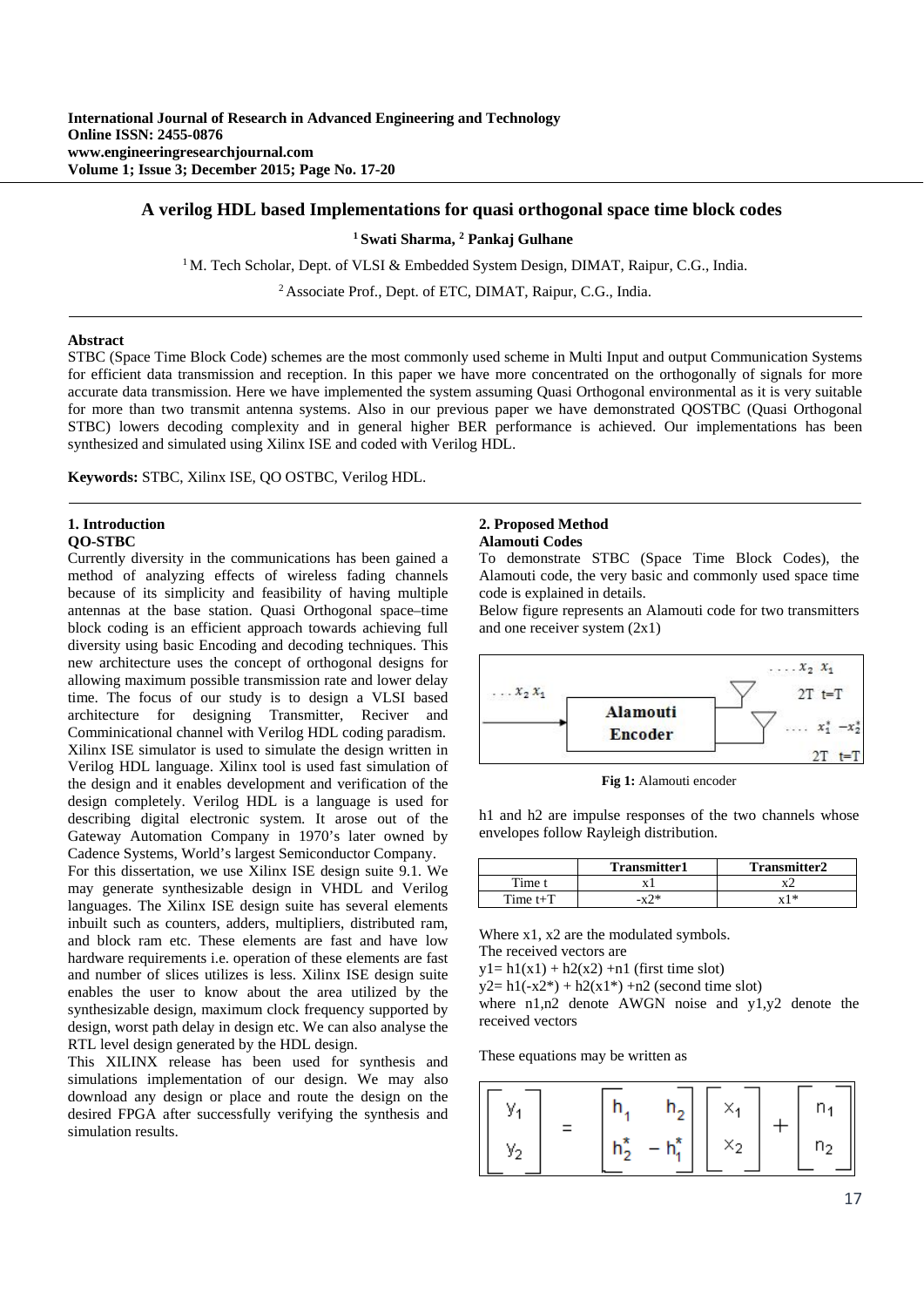

Is an  $2\times 2$  channel matrix Or

 $Y = hx + n$ and h is an orthogonal matrix

## **Decoding Scheme**

Decoding is the process of converting received messages into codewords of a given code. There have been many methods of mapping messages into codewords. These are mostly used to regain messages sent over a noisy channel.

ML (Maximum Likelihood Decoding) algorithm is always assumed to be a low complex method for OSTBC (Orthogonal space-time block codes (OSTBCs) based on the real-valued lattice representation.

#### **3. Simulation Results**

# **Implementations for QOSTBC Encoder in Xilinx ISE**

The scheme has been converted in verolig HDL code. Finally, for the bitstream conversion, the Xilinx ISE tool has used.

#### **RTL Schematic for the Encoder**



**Fig 2:** QO-STBC Encoder

The above RTL schematic represents, inputs to the QO-STBC encoder (datain i1[2:0],datain q1[2:0],a global clock input for synchronous operation of the decoder, enable and rst signals as additional inputs for activation of the block. The results of the block (dataout\_i1[2:0], dataout\_i2[2:0], dataout\_q1[2:0], dataout\_q2[2:0]) are considered as outputs.

#### **RTL Schematic for Communication Channel**



**Fig 3:** QO-STBC Communication Channel

The above RTL schematic represents, four channel coefficients as inputs (dataout  $i1[2:0]$ , dataout  $i2[2:0]$ , dataout\_q1[2:0], dataout\_q2[2:0]), a global clock input for synchronous operation of the decoder. The results of the block redata\_i1[3:0], redata\_i2[3:0], redata\_q1[3:0], redata\_q1[3:0] are considered as outputs.

## **RTL Schematic for Decoder**

| redata $i1(3:0)$ | dataout $i(2:0)$  |  |
|------------------|-------------------|--|
| redata $i2(3:0)$ |                   |  |
| redata $q1(3:0)$ |                   |  |
| redata $q2(3:0)$ |                   |  |
| clk              |                   |  |
| enable           | dataout_q $(2:0)$ |  |

**Fig 4:** QO-STBC Decoder

The above RTL schematic represents, four channel coefficients as inputs (redata\_i1[3:0], redata\_i2[3:0], redata\_q1[3:0], redata\_q1[3:0]), a global clock input for synchronous operation of the decoder and enable signal input for activating the block. The results of the block dataout  $1[2:0]$  and dataout  $1[2:0]$  are considered as outputs.

#### **Algorithm for the Virtual Relay Operation for Distributed QO-STBC Operations in Xilinx ISE**

if (Input $>=16$ 'h1B && Previous Input $>=16$ 'h1B) Count Value  $\leq$  Count Value + 1; else Count Value  $\leq$  5'b00000: end if (Count Value  $> 5$ 'b10100) begin Relay Out  $\leq 1'b1;$ end else begin Relay Out  $\leq 1^{\prime}$ b0; end end end

# **Device utilization summary for the QO-STBC Encoder**

Selected Device: 3s50pq208-4 Number of Slices: 21 out of 768 2% Number of Slice Flip Flops: 37 out of 1536 2%<br>Number of 4 input LUTs: 14 out of 1536 0% Number of 4 input LUTs: Number of IOs: 21<br>Number of bonded IOBs: 20 out of 124 16% Number of bonded IOBs: Number of GCLKs: 1 out of 8 12%

# **Device utilization summary for QO-STBC Channel:**

Selected Device: 3s50pq208-4<br>Number of Slices: 24 out of 768

24 out of 768 3%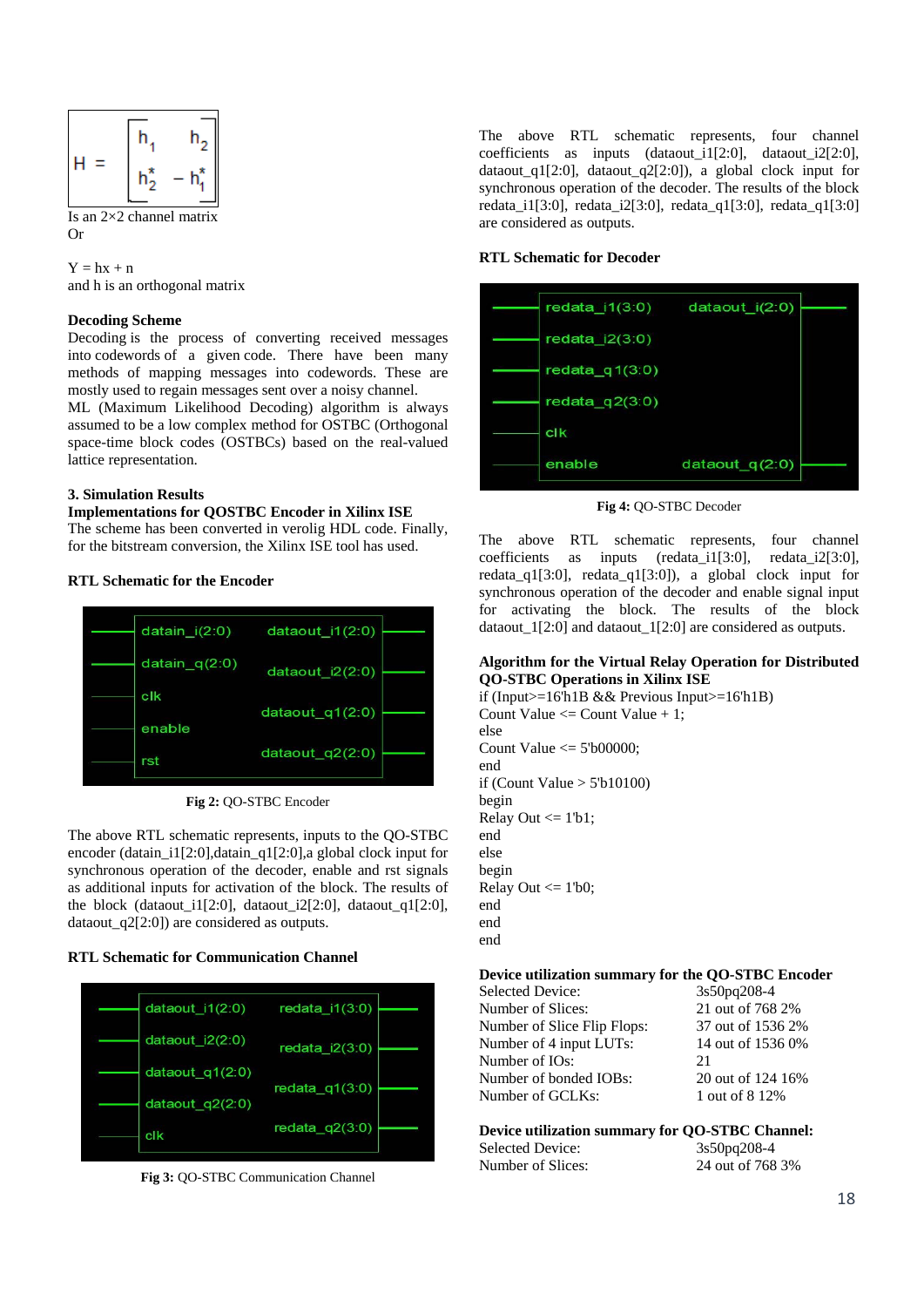| Number of Slice Flip Flops: | 8 out of 1536 0%  |
|-----------------------------|-------------------|
| Number of 4 input LUTs:     | 44 out of 1536 2% |
| Number of IO <sub>s</sub> : | 29                |
| Number of bonded IOBs:      | 29 out of 124 23% |
| IOB Flip Flops:             | 16                |
| Number of GCLKs:            | 1 out of 8 12\%   |

#### **Device utilization summary for QO-STBC Decoder:**

| Selected Device:            | 3s50pq208-4       |
|-----------------------------|-------------------|
| Number of Slices:           | 81 out of 768 10% |
| Number of Slice Flip Flops: | 83 out of 1536 5% |
| Number of 4 input LUTs:     | 10 out of 1536 7% |
| Number of IO <sub>s</sub> : | 24                |
| Number of bonded IOBs:      | 24 out of 124 19% |
| Number of GCLKs:            | 1 out of 8 12\%   |

Gate Net Cell: in->out fanout Delay Delay Logical Name (Net Name)

|                                                  | FDE: C->Q 1 0.720 0.801 dataout_i_2 (dataout_i_2) |
|--------------------------------------------------|---------------------------------------------------|
| OBUF: I->O 5.644 dataout_i_2_OBUF (dataout_i<2>) |                                                   |
| Total                                            | $7.165$ ns (6.364 ns logic, 0.801 ns route)       |
|                                                  | $(88.8\% \text{ logic}, 11.2\% \text{ route})$    |

#### **Simulation Results for the QOSTBC Encoder**



**Fig 5:** Simulation results for QO-STBC Encoder

#### **Simulation Results for the QOSTBC Channel**



**Fig 6:** Simulation results for QO-STBC Channel

## **Simulation Results for the QOSTBC Decoder**



**Fig 7:** Simulation results for QO-STBC Decoder

## **IV. Conclusion**

The prime focus of the Quasi orthogonal space time block code is to gain low complexity transmission and reception under fading channels. For considering the feasibility and practicability of the QO-STBC process, we have synthesized and Simulated the system in Verilog HDL language which is mostly used in semiconductor industries for design and verification methodology. Our results including RTL schematics and Device utilizations summary in virtual FPGA boards with no. of Flip flops, slices, Delay time represents, the system is efficient and may be used for hardware implementations. In future works our system may be modified for achieving higher transmission and reception rates, also n-Phase shift keying scheme may be adopted for better results.

## **References**

- 1. Jafarkhani H. A quasi-orthogonal space-time block code. Communications, IEEE Transactions on 2001; 49(1):1-4.
- 2. Su W, Xia X.G. Signal constellations for quasi-orthogonal space-time block codes with full diversity. Information Theory, IEEE Transactions on 2004; 50(10):2331-2347.
- 3. Sharma N, Papadias C.B. Improved quasi-orthogonal codes through constellation rotation. In Acoustics, Speech, and Signal Processing (ICASSP), 2002 IEEE International Conference on IEEE 2002; 4:IV-3968).
- 4. Liu L, Jafarkhani H. Application of quasi-orthogonal space-time block codes in beam forming. Signal Processing, IEEE Transactions on 2005; 53(1):54-63.
- 5. Su W, Xia X.G. Quasi-orthogonal space-time block codes with full diversity. In International Symposium on Optical Science and Technology International Society for Optics and Photonics, 2002, 283-294.
- 6. Dalton L, Georghiades C.N. A full-rate, full-diversity four-antenna quasi-orthogonal space-time block code. Wireless Communications, IEEE Transactions on 205; 4(2):363-366.
- 7. Lee I.H, Kim D. End-to-end BER analysis for dual-hop OSTBC transmissions over Rayleigh fading channels. Communications, IEEE Transactions on 2008; 56(3):347-351.
- 8. Chen S, Wang W, Zhang X, Sun Z. Performance analysis of OSTBC transmission in amplify-and-forward cooperative relay networks. Vehicular Technology, IEEE Transactions on 2010; 59(1):105-113.
- 9. Han Y, Ting S.H, Ho C.K, Chin W.H. High rate two-way amplify-and-forward half-duplex relaying with OSTBC.